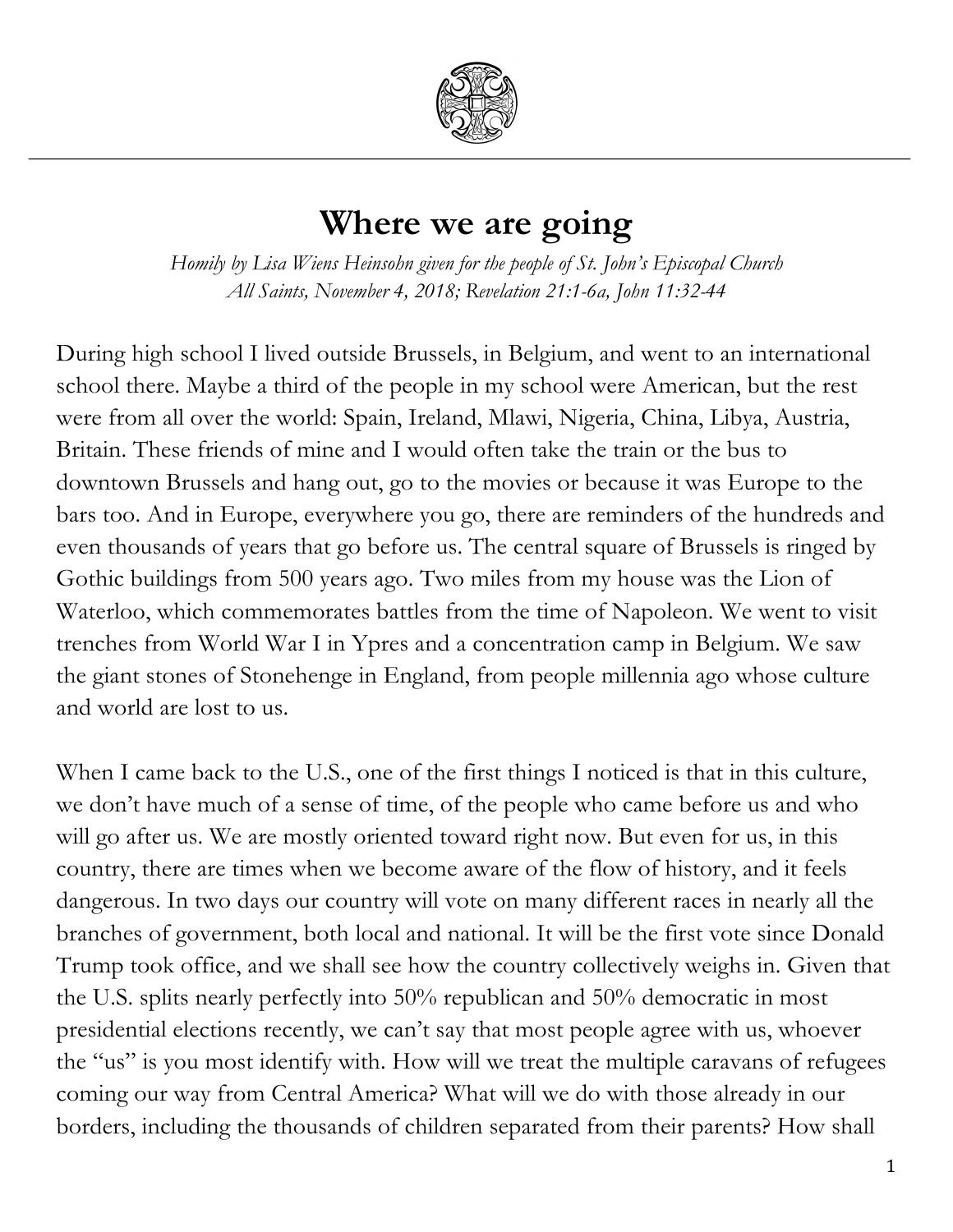we address the increasing violence against Jews and people of color and the LGBTQ community and the rising tide of white nationalism? Who is the "we" to which I am referring?

In the middle of this flow of history, we who are followers of the Way of Jesus have something priceless, which is a different narrative, to which we belong and in which we find ourselves. Our story offers an alternative picture of where we come from and where we are going. The beginning of our story, which we share with beloved Jewish brothers and sisters, is a garden in which every created thing is called good. And the end of our story, from today's reading from Revelation, is the picture of a city. Our end, our purpose, is not people arising into heaven but God descending to earth and dwelling among us. The purpose toward which God directs our lives and our communities and all of history, is a community composed of people from every tribe and language and nation, who simply dwell with God. This is a God who wipes every tear from our eyes, and why can God do that? Because God suffers with us. God has been there. The God that both Hebrew scriptures and Jesus show us is the God who, like Jesus weeping for his friend Lazarus in today's gospel lesson, suffers when there is injustice and grief and pain. Most of us were taught that God is sort of above and beyond suffering, because God is perfect and eternal and out there. But the God of our scriptures is one who hears the cry of the widow and the orphan in their distress. It's the God revealed by Jesus who, as Pastor Nadia Bolz Weber says, thinks prostitutes are great dinner guests, because he considers them kin. And it's the God in Christ who would not use violence to save himself, even at the cost of enormous suffering and torture and death.

The reading from Revelation shows us a picture of God's dwelling with people, this apocalyptic vision of where God is moving all of the cosmos. Now Revelation has surely been inspiration for some of the world's most fanatic and even violent people. It's full of crazy images like dragons and scorpions and a woman crowned with the sun. But Revelation was probably written by John, exiled on the island Patmos, at a time when it was dangerous to be Jewish and dangerous to be a follower of the way of Jesus. And in this situation of danger, stories of hope and resistance and the power of God had to be written in code in order to survive. They had to be written in language and metaphors that would be obvious to the oppressed people, but would make no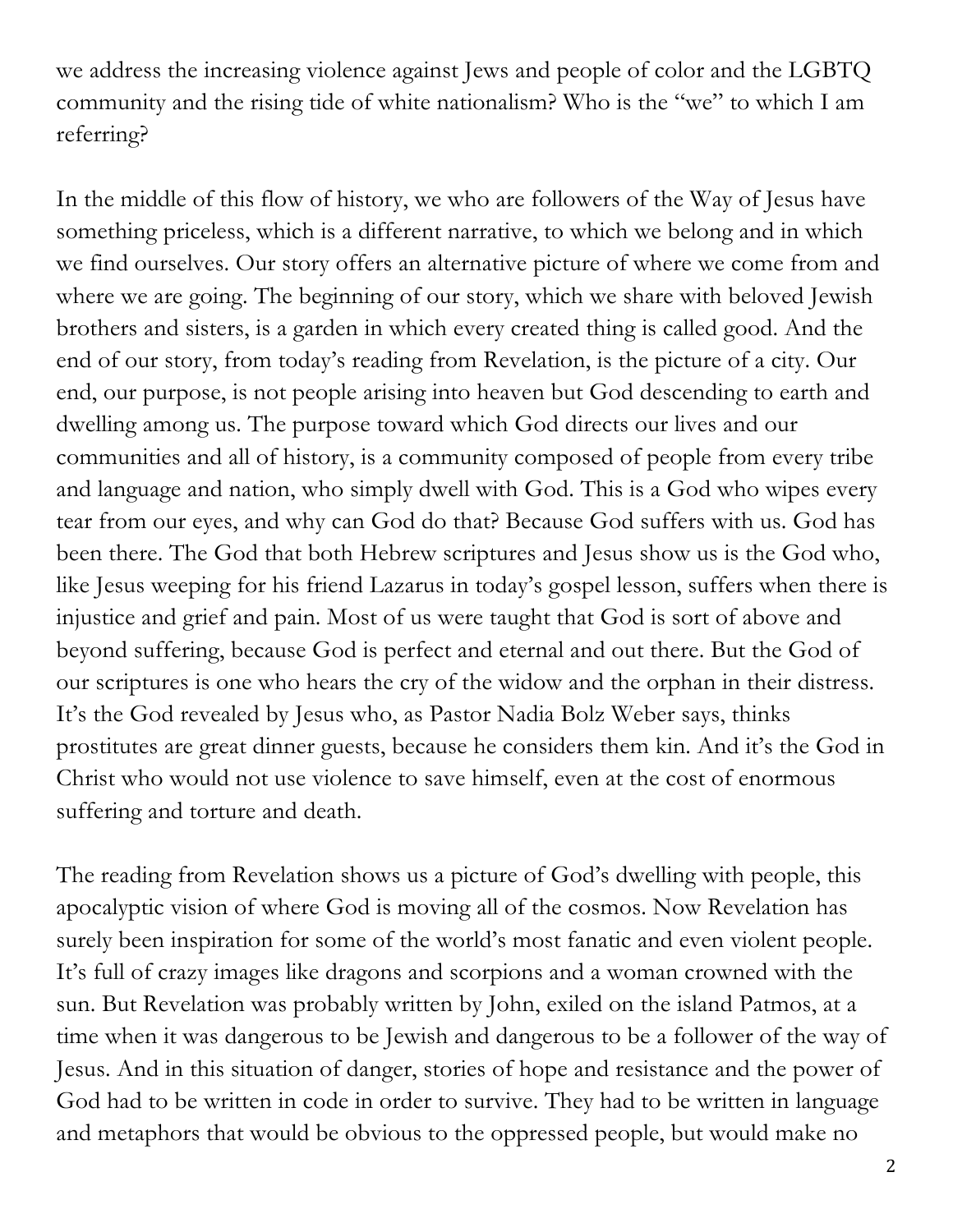sense to their oppressors. This is exactly what the book of Revelation is. In the middle of the extreme oppression and violence that characterized the first few centuries of life for Jesus followers, this crazy book comes, and it tells us where all of history is heading, in defiance to the the violence around them. It is moving toward the kingdom of God, which can be realized now, when God dwells with people, when violence and oppression and injustice and hunger are finished. This is what the Rev. Dr. Martin Luther King saw when he said that the arc of history is long, but it bends toward justice.

Today is the Feast of All Saints. In it we are used to honoring our loved ones who have died. And that is right and good. But it is about more than our immediate families and friends. It is about the vast sweep of ordinary people like you and me across time who have followed the way of Jesus, who have sacrificed and opened themselves to the radical, unconditional love of God; the people who have been willing to walk differently than the culture around them, even to put themselves in harm's way, because they knew their primary identity was not in any country or race or social status or gender or political party either, but in Christ, in whom everyone is my sister, everyone is my brother. Now I know that Christians have done horrible things in the sweep of history. The Crusades and witchhunts and patriarchy and justification of slavery and Jim Crow and so many other wrongs. But Christians have also done beautiful, courageous things. We have opposed slavery and lifted up women and LGBTQ folks and served the hungry. There were villages in Europe, like Le Chambon-Sur-Lignon in France, that as a collective protected and hid Jews during World War II, and this village still welcomes and shelters refugees today. The Rt. Rev. Mariann Budde's entire Diocese, the Diocese of Washington D.C., has declared itself a sanctuary for refugees here in the U.S. These and many others are the people, the ordinary saints, to whom we are connected across space and time. They are the people who have prayed the ancient prayers we say every Sunday morning. They are the ones who have wrestled over and spoken the creeds. We are in a living flow of people caught up into the current of God's Spirit, the movement of God from a garden to the Beloved Community in which all belong.

And because we take that seriously, we can't settle for shallow or trite expressions of welcome and inclusion. All people are our family, which means that we stay in it with